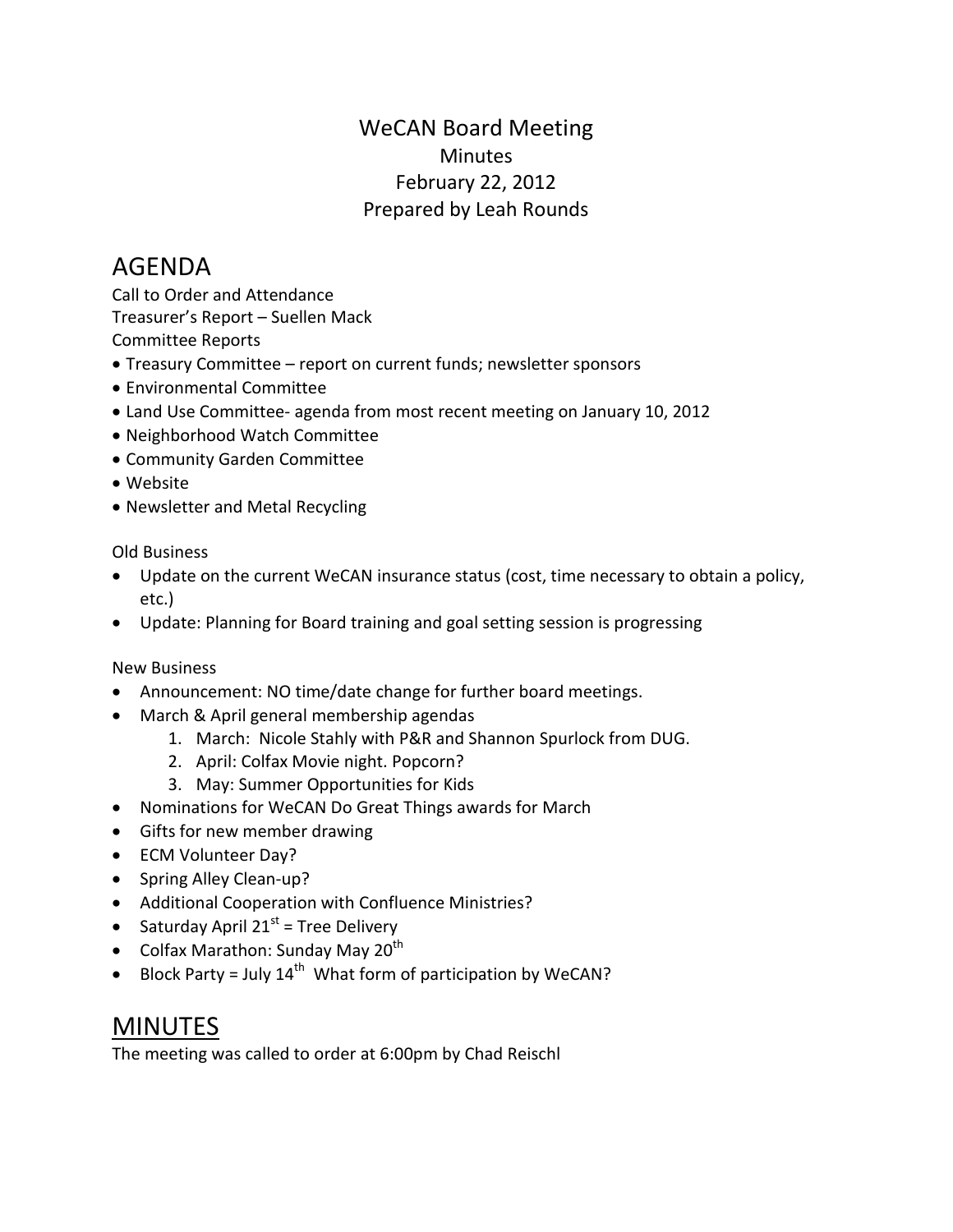In attendance - Chad Reischl, Ben Stetler, Alan Burch, Leah Rounds, Suellen Mack, Barbara Baker, Carolyn Bellicci, Bill Baker, Mike Garner, and Cindy Gallard

Not in attendance – Jonathan Austin, Laurie King, and Shane Wright

New Business

- Tree delivery for Denver Digs program will be delivered Saturday April 21st. Volunteers were asked for and 2 trucks were offered to help with delivery.
- Colfax Marathon is May 20<sup>th</sup>. WeCAN will be making a presence. Ideas include: holding up banners, cheering, playing outdoor games, handing out drinks as runners go by, having a table with WeCAN banner set up. Chad will contact marathon people to see if handing out drinks to runners is ok.
- Dan Shah is having a temporary Art Lot this summer at Vrain and Colfax. Everything should be designed and installed by August  $1<sup>st</sup>$ . Dan has \$2k from his board and is asking WeCAN to contribute \$500 or throw a party for the opening event. Concerns raised over whether this project would be the best use of WeCAN's resources were raised. Also, the proposal has been changed and there is the concern of the reliability of the project going through. Idea of putting funds toward flowerpots on the sidewalk along Colfax, something that would last a whole summer. Safeway has \$100 mini block grants available, and could ask the local businesses to water them. WeCAN voted to respectfully decline Dan Shah's offer, but WeCAN is willing to work with him in the future. Possibility of have a party for opening day of the Art Lot, will look into asking McDonald's to donate ice and refreshments.
- Extreme Community Makeover (ECM) and WeCAN have partnered to help each other on a clean-up day. Working on coordinating a day to do these projects together. Tentative date set for May19th.

Committee Reports

- Treasury (Suellen)
	- o Current total budget stands at about \$30,000, with just over \$1,500 in the checking and operating budget. Newsletters are still going strong with the metal recycling program.
- Environmental
	- o Clean-up date tentatively set for May 19, 2012
- Land Use
	- o Mission Statement and Goals have been set. Everything is going well with the St. Anthony's redevelopment
- Neighborhood Watch (Carolyn)
	- o Cop Shop activities include security systems being installed to protect the volunteers, computers, etc.
	- o This West Colfax Cop Shop will be the flagship Cop Shop for District 1, and the Federal Cop Shop will be a satellite. Volunteers will work at either location.
	- o This West Colfax Cop Shop will focus on education and prevention. It will also serve as the District 1 community center. This Cop Shop will focus on building up the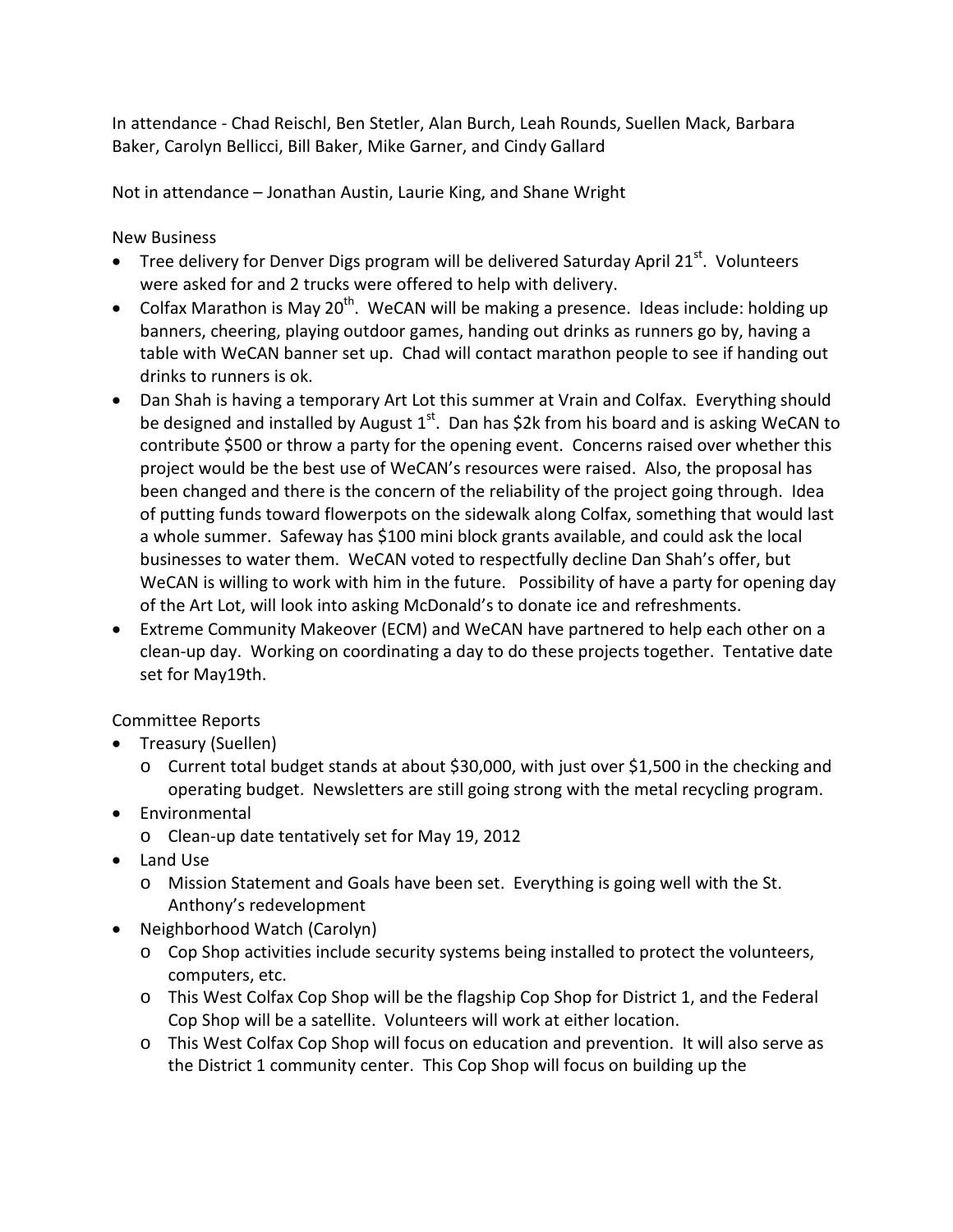neighborhood watch program, bike helmet initiatives, serve as a paint bank for graffiti, auto theft, and more.

- o There is no on street parking on Colfax, the main parking lot is in the back of the building and would lead someone to a back entrance. Security systems need to be in place to protect sensitive information, the volunteers, computers, etc.
- o The original quote from the security company (Systems Management Group) was \$19k, so the systems much be scaled back. A smaller system would cost \$4,700 but that does not include intercoms and cameras
- o To help fund the security systems DPD is looking for grants and the DPD Cop Shop's current budget (approx. \$2,800 for both Cop Shops). Sloan's Lake and Villa Park Neighborhood Associations will contribute. WeCAN has set aside \$1k for the Cop Shop. There may be a possibility of DPD reimbursements for donations.
- $\circ$  If there is a commitment to a certain level of security, the funds will be need to be paid in the next few weeks. WeCAN agreed to contribute \$1k and will give it when it is needed, instead of in the Spring as originally planned.
- o There is a greater need for education to the public on what a Cop Shop is.
- o The grand opening should be early May
- Community Garden
	- o Currently filling out Grant applications, this project is going forward
- Website (Mike)
	- o No updates. WeCAN has gotten good feedback on our website
- Newsletter/Metal Recycling (Bill)
	- o There is a need for a carrier in the neighborhood. There will be an announcement at the next general meeting.
	- o Recycling has been slow lately, mostly due to the weather

### Old Business

- Insurance quotes were incomplete and invalid. There is a need to get updated quotes and more information. Insurance needs to be set up quickly.
- Board training/Goal setting is in progress. Terry Harrington runs workshops to help different personalities work together, such as the WeCAN board. It is a 3-4hr training. Currently looking at a Sunday afternoon, with a location TBD.

### New Business

- Board meetings with remain the  $3<sup>rd</sup>$  Wednesday of every month
- WeCAN Do Great Things Award nomination and unanimously approved for JPUN (Jefferson Park United Neighbors), who had a large role in restricting the signage at Sports Authority Stadium.
- New member gifts will continue with Lake Steam gift certificates
- WeCAN will start additional cooperation with Confluence Ministries, which includes a commitment to networking and communicating between organizations. An example would be clean-up days, this cooperation would help bring in volunteers and make stronger events. A Confluence Ministry representative will start attending board meetings.